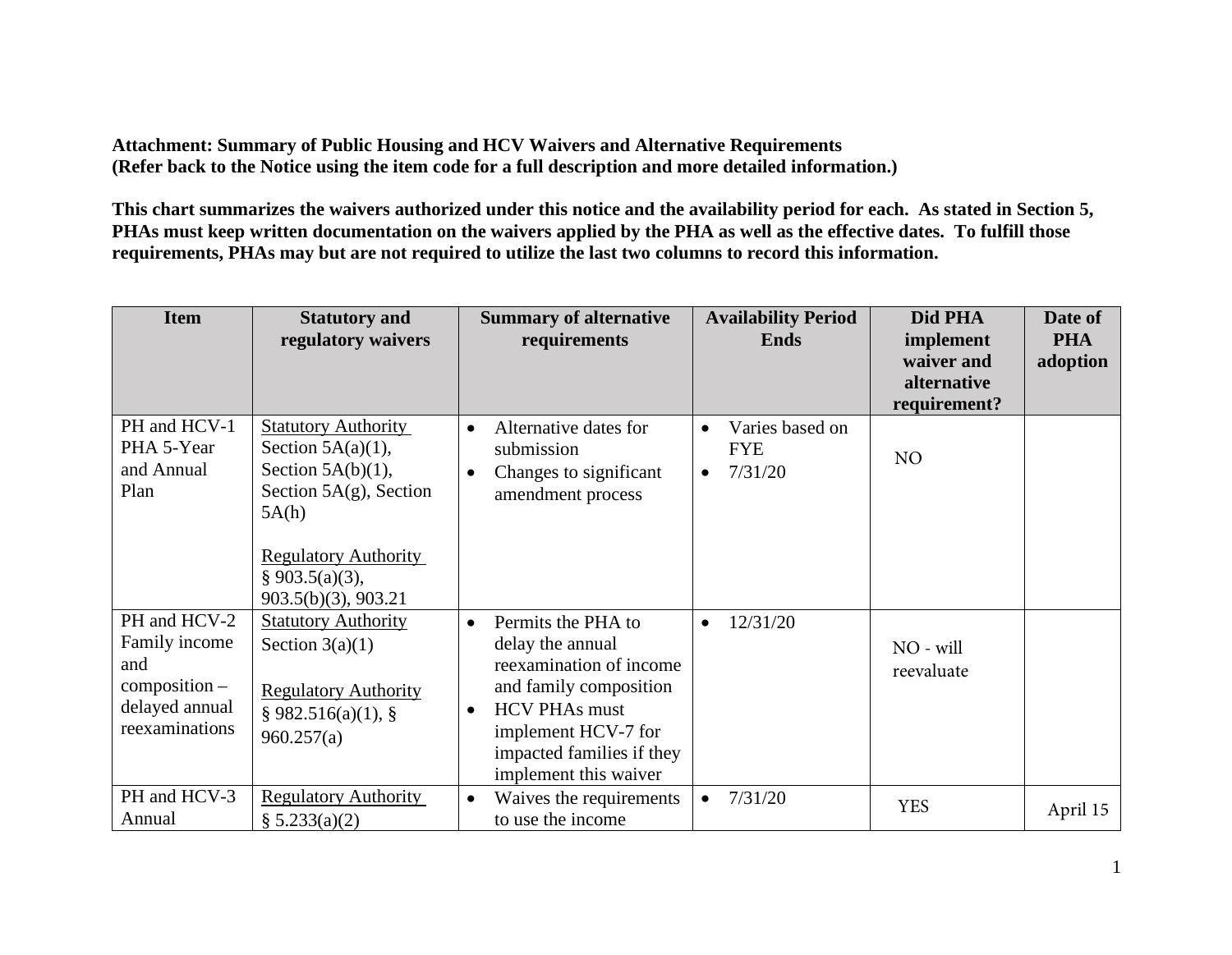| <b>Item</b>                                     | <b>Statutory and</b><br>regulatory waivers                                                                                                                                                       | <b>Summary of alternative</b><br>requirements                                                                                                                                                                                                                                                          | <b>Availability Period</b><br><b>Ends</b> | Did PHA<br>implement<br>waiver and | Date of<br><b>PHA</b><br>adoption |
|-------------------------------------------------|--------------------------------------------------------------------------------------------------------------------------------------------------------------------------------------------------|--------------------------------------------------------------------------------------------------------------------------------------------------------------------------------------------------------------------------------------------------------------------------------------------------------|-------------------------------------------|------------------------------------|-----------------------------------|
|                                                 |                                                                                                                                                                                                  |                                                                                                                                                                                                                                                                                                        |                                           | alternative<br>requirement?        |                                   |
| reexamination<br>Income<br>Verification         | <b>Sub-regulatory Guidance</b><br>PIH Notice 2018-18                                                                                                                                             | hierarchy, including the<br>use of EIV, and will<br>allow PHAs to consider<br>self-certification as the<br>highest form of income<br>verification<br>PHAs that implement<br>$\bullet$<br>this waiver will be<br>responsible for<br>addressing material<br>income discrepancies<br>that may arise later |                                           |                                    |                                   |
| PH and HCV-4<br>Interim<br>reexaminations       | <b>Statutory Authority</b><br>Section $3(a)(1)$<br><b>Regulatory Authority</b><br>§ 5.233(a)(2),<br>982.516(c)(2),<br>960.257(b) and (d)<br><b>Sub-regulatory Guidance</b><br>PIH Notice 2018-18 | Waives the requirement<br>$\bullet$<br>to use the income<br>verification<br>requirements, including<br>the use of EIV, for<br>interim reexaminations                                                                                                                                                   | 7/31/20<br>$\bullet$                      | YES.                               | April 15                          |
| PH and HCV-5<br><b>EIV</b> System<br>Monitoring | <b>Regulatory Authority</b><br>§ 5.233<br><b>Sub-regulatory Guidance</b>                                                                                                                         | Waives the mandatory<br>$\bullet$<br>EIV monitoring<br>requirements.                                                                                                                                                                                                                                   | 7/31/20                                   | NO                                 |                                   |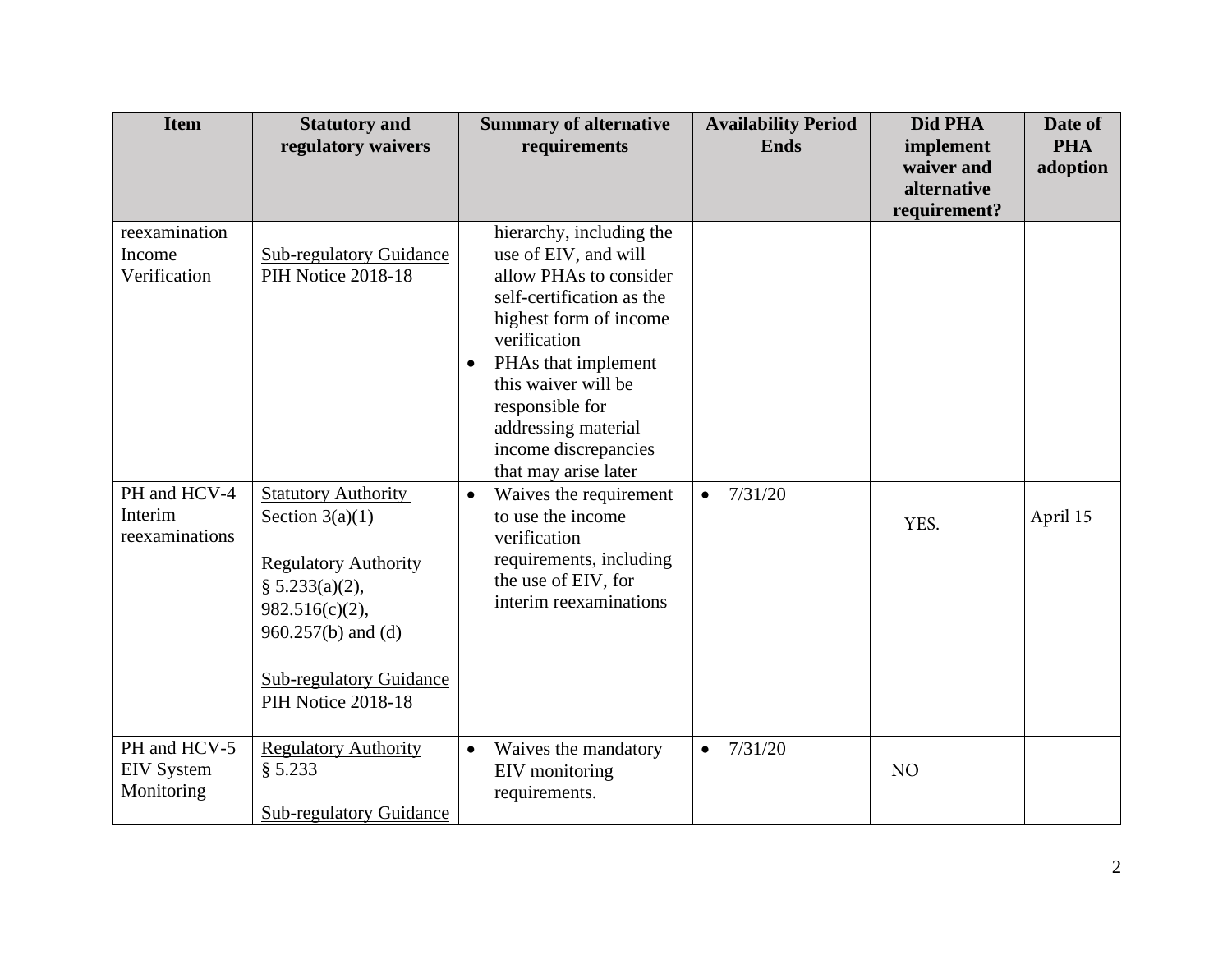| <b>Item</b>                     | <b>Statutory and</b><br>regulatory waivers     | <b>Summary of alternative</b><br>requirements   | <b>Availability Period</b><br><b>Ends</b> | Did PHA<br>implement<br>waiver and<br>alternative | Date of<br><b>PHA</b><br>adoption |
|---------------------------------|------------------------------------------------|-------------------------------------------------|-------------------------------------------|---------------------------------------------------|-----------------------------------|
|                                 |                                                |                                                 |                                           | requirement?                                      |                                   |
|                                 | PIH Notice 2018-18                             |                                                 |                                           |                                                   |                                   |
| PH and HCV-6<br>FSS Contract of | <b>Regulatory Authority</b><br>§ 984.303(d)    | Provides for extensions<br>$\bullet$            | 12/31/20<br>$\bullet$                     | NO.                                               |                                   |
| Participation                   |                                                | to FSS contract of<br>participation             |                                           |                                                   |                                   |
| PH and HCV-7                    | <b>Regulatory Authority</b>                    | Waives public notice<br>$\bullet$               | 7/31/20<br>$\bullet$                      |                                                   |                                   |
| <b>Waiting List</b>             | § 982.206(a)(2)                                | requirements for opening                        |                                           | NO.                                               |                                   |
|                                 | PIH Notice 2012-34                             | and closing waiting list                        |                                           |                                                   |                                   |
|                                 |                                                | Requires alternative<br>$\bullet$               |                                           |                                                   |                                   |
|                                 |                                                | process                                         |                                           |                                                   |                                   |
| $HQS-1$                         | <b>Statutory Authority</b>                     | Changes initial<br>$\bullet$                    | 7/31/20                                   |                                                   |                                   |
| Initial                         | Section $8(0)(8)(A)(i)$ ,                      | inspection requirements,                        |                                           | NO.                                               |                                   |
| inspection                      | Section $8(o)(8)(C)$                           | allowing for owner                              |                                           |                                                   |                                   |
|                                 | <b>Regulatory Authority</b><br>$§$ 982.305(a), | certification that there                        |                                           |                                                   |                                   |
|                                 | 982.305(b), 982.405                            | are no life-threatening<br>deficiencies         | 10/31/20                                  |                                                   |                                   |
|                                 |                                                | Where self-certification<br>$\bullet$           |                                           |                                                   |                                   |
|                                 |                                                | was used, PHA must                              |                                           |                                                   |                                   |
|                                 |                                                | inspect the unit no later                       |                                           |                                                   |                                   |
|                                 |                                                | than October 31, 2020.                          |                                           |                                                   |                                   |
| $HQS-2: PBV$                    | <b>Statutory Authority:</b>                    | Changes inspection<br>$\bullet$                 | 7/31/20<br>$\bullet$                      |                                                   |                                   |
| Pre-HAP                         | Section $8(o)(8)(A)$                           | requirements, allowing                          |                                           | NO.                                               |                                   |
| Contract                        |                                                | for owner certification                         |                                           |                                                   |                                   |
| Inspections,                    | <b>Regulatory Authority:</b>                   | that there are no life-                         |                                           |                                                   |                                   |
| PHA acceptance                  | §§ 983.301(b),                                 | threatening deficiencies                        |                                           |                                                   |                                   |
| of completed<br>units           | 983.156(a)(1)                                  | Where self-certification<br>$\bullet$           | 10/31/20<br>$\bullet$                     |                                                   |                                   |
|                                 |                                                | was used, PHA must<br>inspect the unit no later |                                           |                                                   |                                   |
|                                 |                                                | than October 31, 2020.                          |                                           |                                                   |                                   |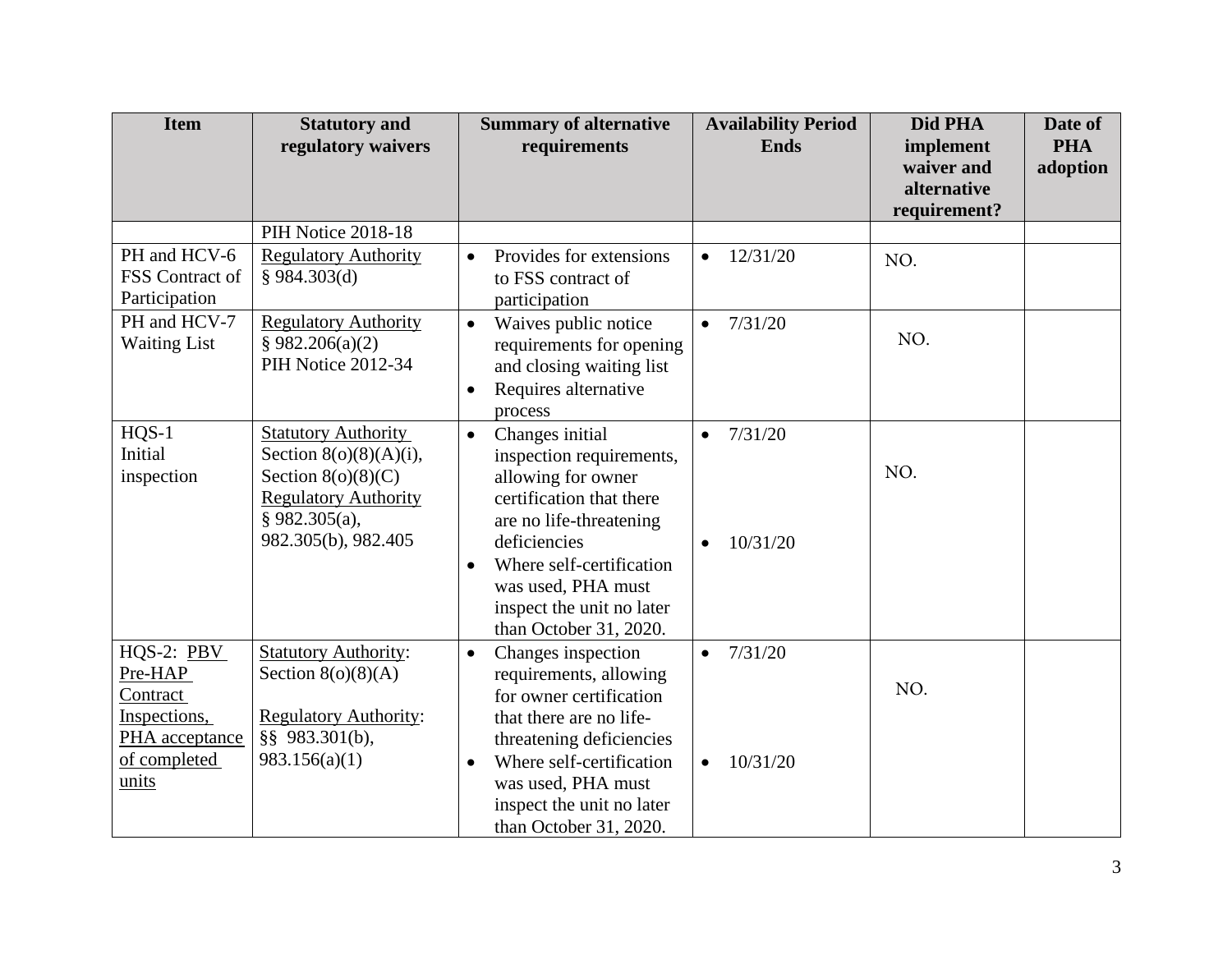| <b>Item</b>                                                          | <b>Statutory and</b><br>regulatory waivers                                                                                                                       | <b>Summary of alternative</b><br>requirements                                                                                                                                                                                                                                                                                       | <b>Availability Period</b><br><b>Ends</b>     | Did PHA<br>implement<br>waiver and<br>alternative<br>requirement? | Date of<br><b>PHA</b><br>adoption |
|----------------------------------------------------------------------|------------------------------------------------------------------------------------------------------------------------------------------------------------------|-------------------------------------------------------------------------------------------------------------------------------------------------------------------------------------------------------------------------------------------------------------------------------------------------------------------------------------|-----------------------------------------------|-------------------------------------------------------------------|-----------------------------------|
| $HQS-3$<br>Non-Life<br>Threatening<br>HQS - Initial<br>Unit Approval | <b>Statutory Authority</b><br>Section $8(o)(8)(A)(ii)$<br><b>Regulatory Authority</b><br><b>HOTMA HCV Federal</b><br><b>Register Notice January</b><br>18, 2017  | Allows for extension of<br>$\bullet$<br>up to 30 days for owner<br>repairs of non-life<br>threatening conditions                                                                                                                                                                                                                    | 7/31/20<br>$\bullet$                          | NO.                                                               |                                   |
| $HQS-4$<br>Initial HQS -<br>Alternative<br>Inspections               | <b>Statutory Authority</b><br>Section $8(0)(8)(A)(iii)$<br><b>Regulatory Authority</b><br><b>HOTMA HCV Federal</b><br><b>Register Notice January</b><br>18, 2017 | Under Initial HQS<br>$\bullet$<br>Alternative Inspection<br>Option - allows for<br>commencement of<br>assistance payments<br>based on owner<br>certification there are no<br>life-threatening<br>deficiencies<br>Where self-certification<br>$\bullet$<br>was used, PHA must<br>inspect the unit no later<br>than October 31, 2020. | 7/31/20<br>$\bullet$<br>10/31/20<br>$\bullet$ | NO.                                                               |                                   |
| $HQS-5$<br>Biennial<br>Inspections                                   | <b>Statutory Authority</b><br>Section $8(o)(D)$<br><b>Regulatory Authority</b><br>§§ 982.405(a),<br>983.103(d)                                                   | Allows for delay in<br>$\bullet$<br>biennial inspections<br>All delayed biennial<br>$\bullet$<br>inspections must be<br>completed as soon as<br>reasonably possible but                                                                                                                                                             | 10/31/20<br>$\bullet$                         | YES.                                                              | April 15.                         |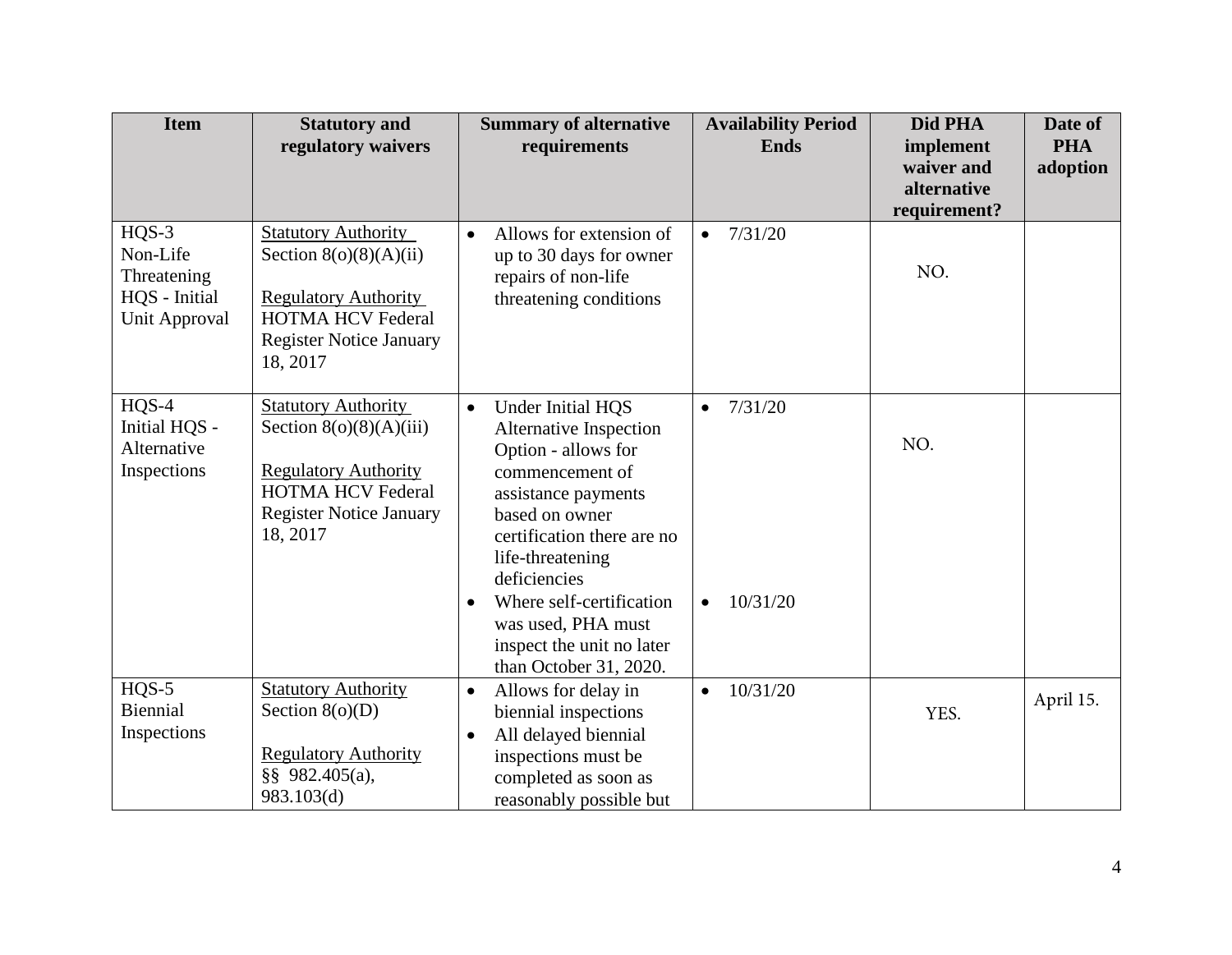| <b>Item</b>                                                                         | <b>Statutory and</b><br>regulatory waivers                                                                              | <b>Summary of alternative</b><br>requirements                                                                                                                                                                                        | <b>Availability Period</b><br><b>Ends</b>     | Did PHA<br>implement<br>waiver and<br>alternative | Date of<br><b>PHA</b><br>adoption |
|-------------------------------------------------------------------------------------|-------------------------------------------------------------------------------------------------------------------------|--------------------------------------------------------------------------------------------------------------------------------------------------------------------------------------------------------------------------------------|-----------------------------------------------|---------------------------------------------------|-----------------------------------|
|                                                                                     |                                                                                                                         |                                                                                                                                                                                                                                      |                                               | requirement?                                      |                                   |
|                                                                                     |                                                                                                                         | by no later than October<br>31, 2020.                                                                                                                                                                                                |                                               |                                                   |                                   |
| HQS-6<br>Interim<br>Inspections                                                     | <b>Statutory Authority</b><br>Section $8(o)(8)(F)$<br><b>Regulatory Authority</b><br>$\S$ § 982.405(g), §<br>983.103(e) | Waives the requirement<br>$\bullet$<br>for the PHA to conduct<br>interim inspection and<br>requires alternative<br>method<br>Allows for repairs to be<br>$\bullet$<br>verified by alternative<br>methods                             | 7/31/20<br>$\bullet$                          | NO.                                               |                                   |
| $HQS-7$<br><b>PBV</b> Turnover<br>Inspections                                       | <b>Regulatory Authority</b><br>§ 983.103(c)                                                                             | <b>Allows for PBV</b><br>$\bullet$<br>turnover units to be<br>filled based on owner<br>certification there are no<br>life-threatening<br>deficiencies<br>Allows for delayed full<br>$\bullet$<br>HQS inspection                      | 7/31/20<br>$\bullet$<br>10/31/20<br>$\bullet$ | NO.                                               |                                   |
| HQS-8: PBV<br>HAP Contract -<br>HQS<br>Inspections to<br>Add or<br>Substitute Units | <b>Statutory Authority</b><br>Section $8(o)(8)(A)$<br><b>Regulatory Authority</b><br>§§ 983.207(a),<br>983.207(b)       | Allows for PBV units to<br>$\bullet$<br>be added or substituted<br>in the HAP contract<br>based on owner<br>certification there are no<br>life-threatening<br>deficiencies<br>Allows for delayed full<br>$\bullet$<br>HQS inspection | 7/31/20<br>$\bullet$<br>10/31/20<br>$\bullet$ | NO.                                               |                                   |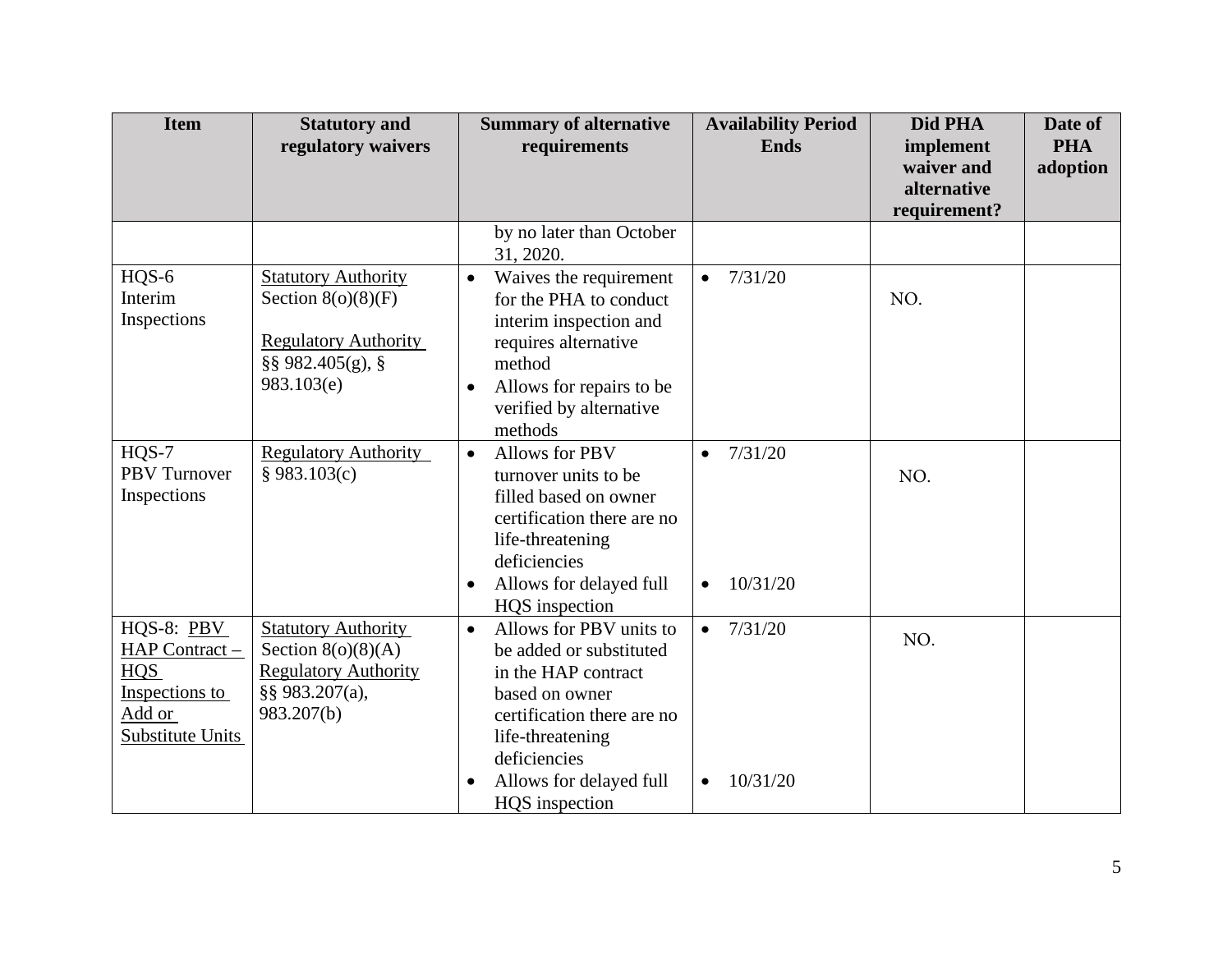| <b>Item</b>                                  | <b>Statutory and</b><br>regulatory waivers                                                                                     | <b>Summary of alternative</b><br>requirements                                                                                                                                                                                                       | <b>Availability Period</b><br><b>Ends</b>                                                     | Did PHA<br>implement<br>waiver and<br>alternative<br>requirement? | Date of<br><b>PHA</b><br>adoption |
|----------------------------------------------|--------------------------------------------------------------------------------------------------------------------------------|-----------------------------------------------------------------------------------------------------------------------------------------------------------------------------------------------------------------------------------------------------|-----------------------------------------------------------------------------------------------|-------------------------------------------------------------------|-----------------------------------|
| HQS-9<br>HQS QC<br>Inspections               | <b>Regulatory Authority</b><br>§ 982.405(b)                                                                                    | Provides for a<br>$\bullet$<br>suspension of the<br>requirement for QC<br>sampling inspections                                                                                                                                                      | 10/31/20<br>$\bullet$                                                                         | YES.                                                              | April 15                          |
| $HQS-10$<br>HQS Space and<br>Security        | <b>Regulatory Authority</b><br>\$982.401(d)                                                                                    | Waives the requirement<br>$\bullet$<br>that each dwelling unit<br>have at least 1 bedroom<br>or living/sleeping room<br>for each 2 persons.                                                                                                         | Remains in effect<br>one year from lease<br>term or date of<br>notice, whichever is<br>longer | NO.                                                               |                                   |
| <b>HQS-11</b><br>Homeownership<br><b>HQS</b> | <b>Statutory Authority</b><br>Section $8(0)(8)(A)(i)$ ,<br>Section $8(y)(3)(B)$<br><b>Regulatory Authority</b><br>§ 982.631(a) | Waives the requirement<br>$\bullet$<br>to perform an initial<br>HQS inspection in order<br>to begin making<br>homeownership<br>assistance payments<br>Requires family to<br>$\bullet$<br>obtain independent<br>professional inspection<br>$\bullet$ | $-7/31/20$                                                                                    | NO.                                                               |                                   |
| $HCV-1$<br>Administrative<br>Plan            | <b>Regulatory Authority</b><br>§ 982.54(a)                                                                                     | Waives the requirement<br>$\bullet$<br>to adopt revisions to the<br>admin plan                                                                                                                                                                      | 7/31/20<br>$\bullet$                                                                          | NO.                                                               |                                   |
| $HCV-2$<br>PHA Oral<br><b>Briefing</b>       | <b>Regulatory Authority</b><br>§ 982.301(a)(3)<br>§ 983.252(a)                                                                 | Waives the requirement<br>$\bullet$<br>for an oral briefing<br>Provides for alternative<br>$\bullet$<br>methods to conduct<br>required voucher<br>briefing                                                                                          | 7/31/20<br>$\bullet$                                                                          | YES.                                                              | April 1                           |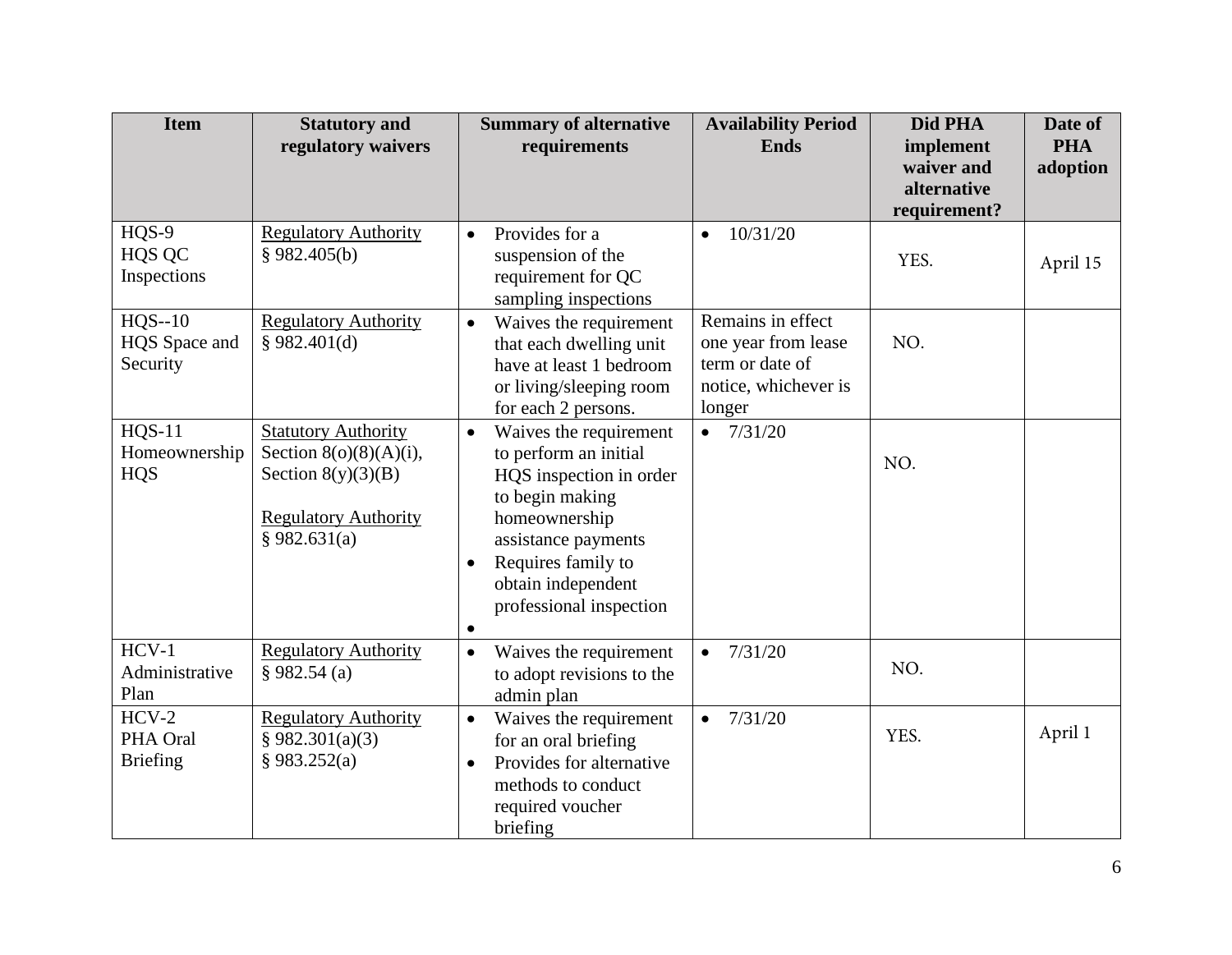| <b>Item</b>                                                   | <b>Statutory and</b><br>regulatory waivers     | <b>Summary of alternative</b><br>requirements                                                                                                                                                                                    | <b>Availability Period</b><br><b>Ends</b> | Did PHA<br>implement<br>waiver and<br>alternative<br>requirement? | Date of<br><b>PHA</b><br>adoption |
|---------------------------------------------------------------|------------------------------------------------|----------------------------------------------------------------------------------------------------------------------------------------------------------------------------------------------------------------------------------|-------------------------------------------|-------------------------------------------------------------------|-----------------------------------|
| $HCV-3$<br>Term of<br>Voucher -<br>Extensions of<br>Term      | <b>Regulatory Authority</b><br>§ 982.303(b)(1) | Allows PHAs to provide<br>$\bullet$<br>voucher extensions<br>regardless of current<br>PHA policy<br>$\bullet$                                                                                                                    | 7/31/20<br>$\bullet$                      | <b>YES</b>                                                        | April 1                           |
| $HCV-4$<br>PHA Approval<br>of Assisted<br>Tenancy             | <b>Regulatory Authority</b><br>§ 982.305(c)    | Provides for HAP<br>$\bullet$<br>payments for contracts<br>not executed within 60<br>days<br>PHA must not pay HAP<br>$\bullet$<br>to owner until HAP<br>contract is executed                                                     | 7/31/20<br>$\bullet$                      | NO.                                                               |                                   |
| $HCV-5$<br>Absence from<br>unit                               | <b>Regulatory Authority</b><br>§982.312        | <b>Allows for PHA</b><br>$\bullet$<br>discretion on absences<br>from units longer than<br>180 days<br>PHAs must not make<br>$\bullet$<br>HAP payments beyond<br>$12/31/20$ for units vacant<br>more than 180<br>consecutive days | 12/31/20<br>$\bullet$                     | YES.                                                              | April 15                          |
| $HCV-6$<br>Automatic<br>Termination of<br>the HAP<br>Contract | <b>Regulatory Authority</b><br>§982.455        | Allows PHA to extend<br>$\bullet$<br>the period of time after<br>the last HAP payment is<br>made before the HAP<br>contract terminates<br>automatically.                                                                         | 12/31/20<br>$\bullet$                     | YES.                                                              | April 15                          |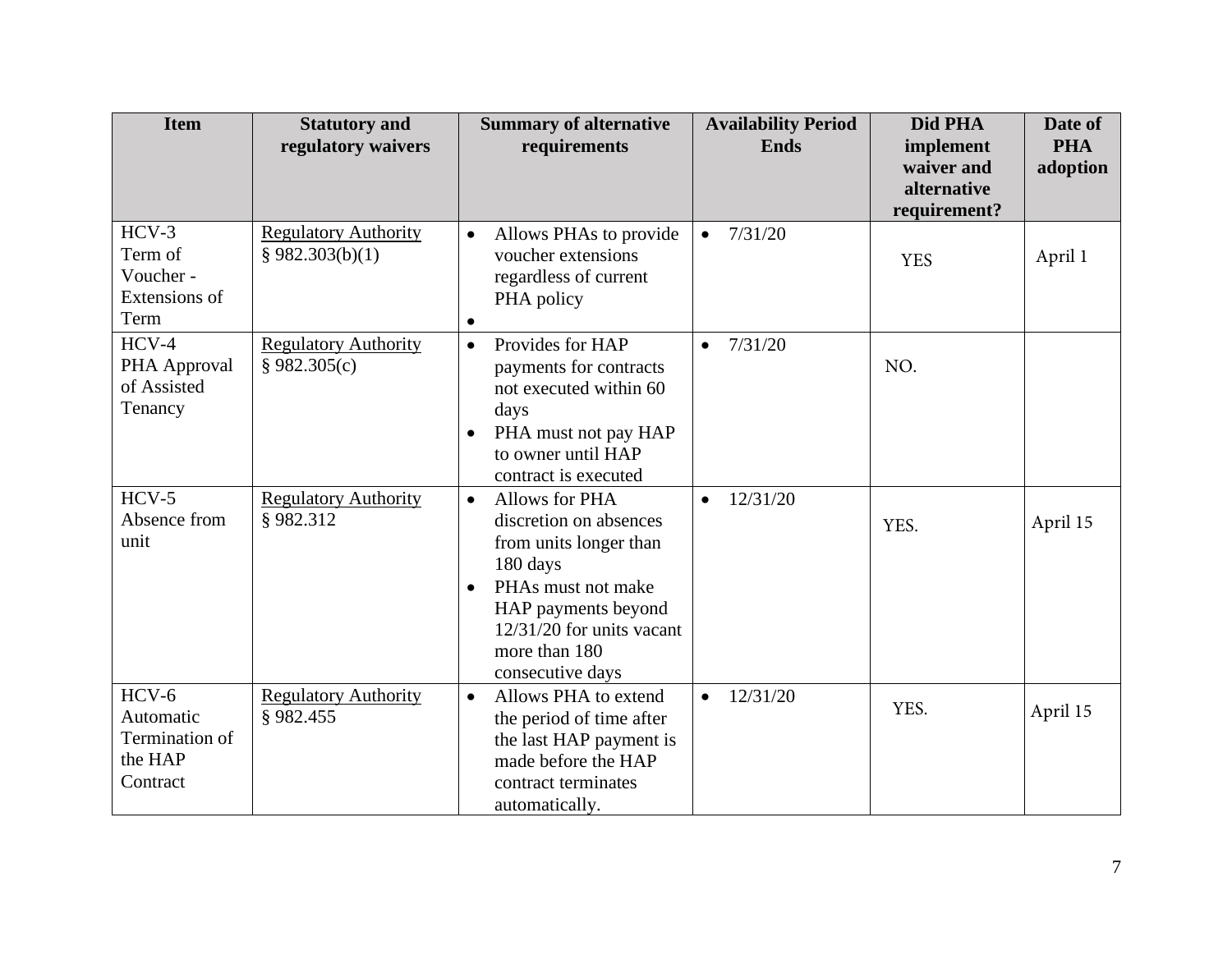| <b>Item</b>                                                   | <b>Statutory and</b><br>regulatory waivers                                                                   | <b>Summary of alternative</b><br>requirements                                                                                                                                                                                             | <b>Availability Period</b><br><b>Ends</b> | Did PHA<br>implement        | Date of<br><b>PHA</b> |
|---------------------------------------------------------------|--------------------------------------------------------------------------------------------------------------|-------------------------------------------------------------------------------------------------------------------------------------------------------------------------------------------------------------------------------------------|-------------------------------------------|-----------------------------|-----------------------|
|                                                               |                                                                                                              |                                                                                                                                                                                                                                           |                                           | waiver and                  | adoption              |
|                                                               |                                                                                                              |                                                                                                                                                                                                                                           |                                           | alternative<br>requirement? |                       |
| $HCV-7$<br>Increase in<br>Payment<br>Standard                 | <b>Regulatory Authority</b><br>§ 982.505(c)(4)                                                               | Provides PHAs with the<br>$\bullet$<br>option to increase the<br>payment standard for the<br>family at any time after<br>the effective date of the<br>increase, rather than<br>waiting for the next<br>regular reexamination to<br>do so. | 12/31/20<br>$\bullet$                     | YES.                        | April 15              |
| $HCV-8$<br><b>Utility</b><br>Allowance<br>Schedule            | <b>Regulatory Authority</b><br>§982.517                                                                      | Provides for delay in<br>$\bullet$<br>updating utility<br>allowance schedule                                                                                                                                                              | 12/31/20<br>$\bullet$                     | NO.                         |                       |
| $HCV-9$<br>Homeownership<br>Counseling                        | <b>Statutory Authority</b><br>Section $8(y)(1)(D)$<br><b>Regulatory Authority</b><br>$§$ 982.630, 982.636(d) | Waives the requirement<br>$\bullet$<br>for the family to obtain<br>pre-assistance<br>counseling                                                                                                                                           | 7/31/20<br>$\bullet$                      | NO.                         |                       |
| $HCV-10$<br><b>FUP</b>                                        | <b>Statutory Authority</b><br>Section $8(x)(2)$                                                              | Allows PHAs to increase<br>$\bullet$<br>age to 26 for foster<br>youth initial lease up                                                                                                                                                    | 12/31/20<br>$\bullet$                     | NO.                         |                       |
| $PH-1$<br><b>Fiscal closeout</b><br>of Capital Grant<br>Funds | <b>Regulatory Authority</b><br>§ $905.322(b)$                                                                | <b>Extension of deadlines</b><br>$\bullet$<br>for ADCC and AMCC                                                                                                                                                                           | Varies by PHA                             | N/A                         |                       |
| $PH-2$<br>Total                                               | <b>Regulatory Authority</b><br>§ 905.314(c)                                                                  | Waives the TDC and<br>$\bullet$<br><b>HCC</b> limits permitting                                                                                                                                                                           | Applies to<br>development                 | N/A                         |                       |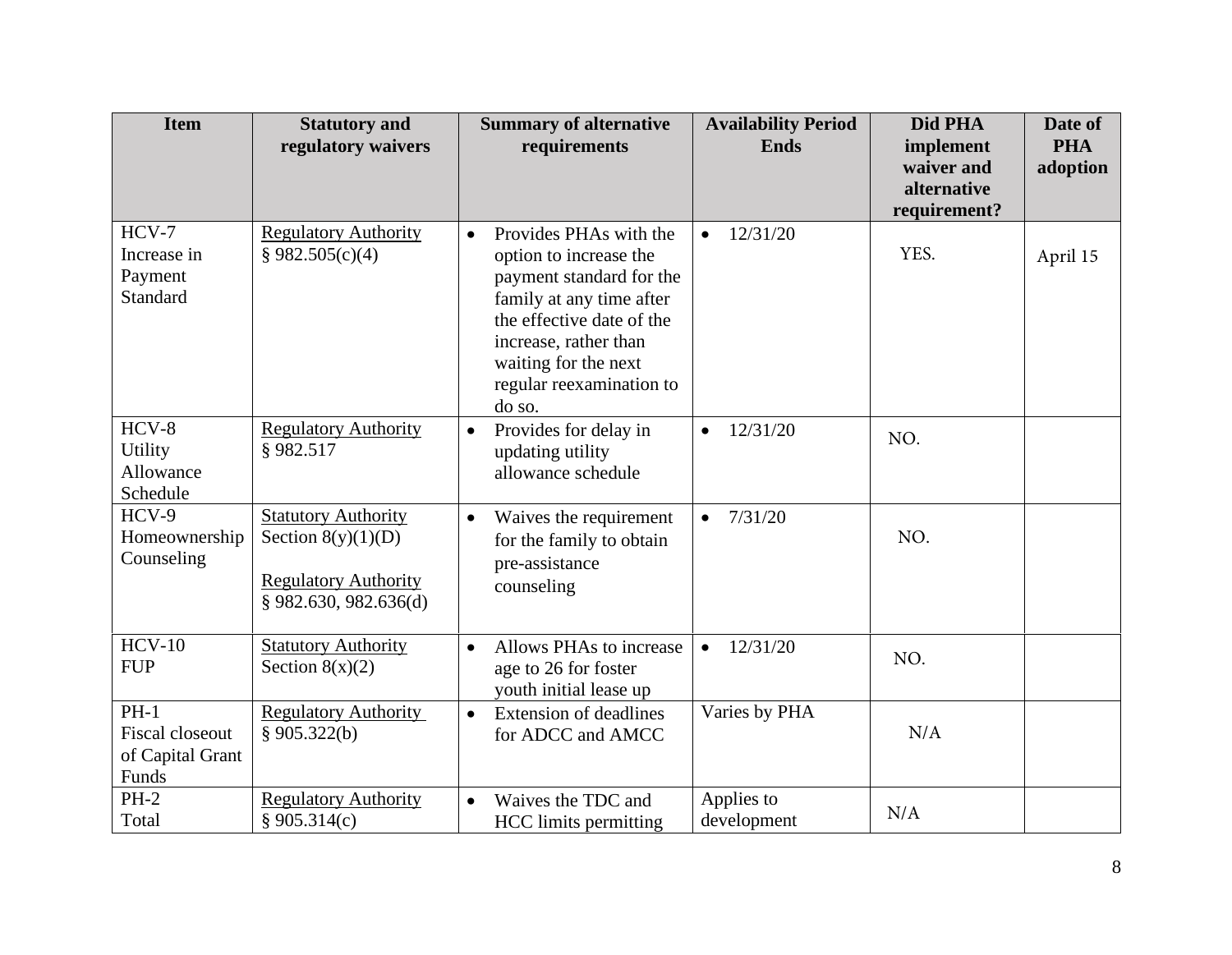| <b>Item</b>                            | <b>Statutory and</b><br>regulatory waivers                                                                                                              | <b>Summary of alternative</b><br>requirements                                                                                      | <b>Availability Period</b><br><b>Ends</b>                        | Did PHA<br>implement                      | Date of<br><b>PHA</b> |
|----------------------------------------|---------------------------------------------------------------------------------------------------------------------------------------------------------|------------------------------------------------------------------------------------------------------------------------------------|------------------------------------------------------------------|-------------------------------------------|-----------------------|
|                                        |                                                                                                                                                         |                                                                                                                                    |                                                                  | waiver and<br>alternative<br>requirement? | adoption              |
| Development<br>Costs                   |                                                                                                                                                         | approval of amounts in<br>excess of published TDC<br>by $25\%$ to 50% on a case<br>by case basis                                   | proposals submitted<br>to HUD no later than<br>December 31, 2021 |                                           |                       |
| $PH-3$<br><b>Cost limitations</b>      | <b>Regulatory Authority</b><br>\$905.314(i)                                                                                                             | Allows for the use of<br>$\bullet$<br>force account labor for<br>modernization activities<br>in certain circumstances<br>$\bullet$ | 12/31/20<br>$\bullet$                                            | N/A                                       |                       |
| $PH-4$<br><b>ACOP</b>                  | <b>Regulatory Authority</b><br>§ 960.202(c)(1)                                                                                                          | Changes to approval<br>$\bullet$<br>process for ACOP                                                                               | 7/31/20<br>$\bullet$                                             | N/A                                       |                       |
| $PH-5$<br><b>CSSR</b>                  | <b>Statutory Authority</b><br>Section $12(c)$<br><b>Regulatory Authority</b><br>§ 960.603(a) and<br>960.603(b)                                          | Temporarily suspends<br>$\bullet$<br><b>CSSR</b>                                                                                   | 3/31/21<br>$\bullet$                                             | N/A                                       |                       |
| <b>PH-6</b><br><b>Energy Audits</b>    | <b>Regulatory Authority</b><br>§965.302                                                                                                                 | Allows for delay in due<br>$\bullet$<br>dates of energy audits                                                                     | One year beyond<br>2020 audit deadline                           | N/A                                       |                       |
| <b>PH-7</b><br>Over-income<br>families | <b>Housing Opportunity</b><br><b>Through Modernization</b><br>Act of 2016: Final<br>Implementation of the<br>Public Housing Income<br>Limit 83 FR 35490 | Changes to timeframes<br>$\bullet$<br>for determination of<br>over-income                                                          | 12/31/20<br>$\bullet$                                            | N/A                                       |                       |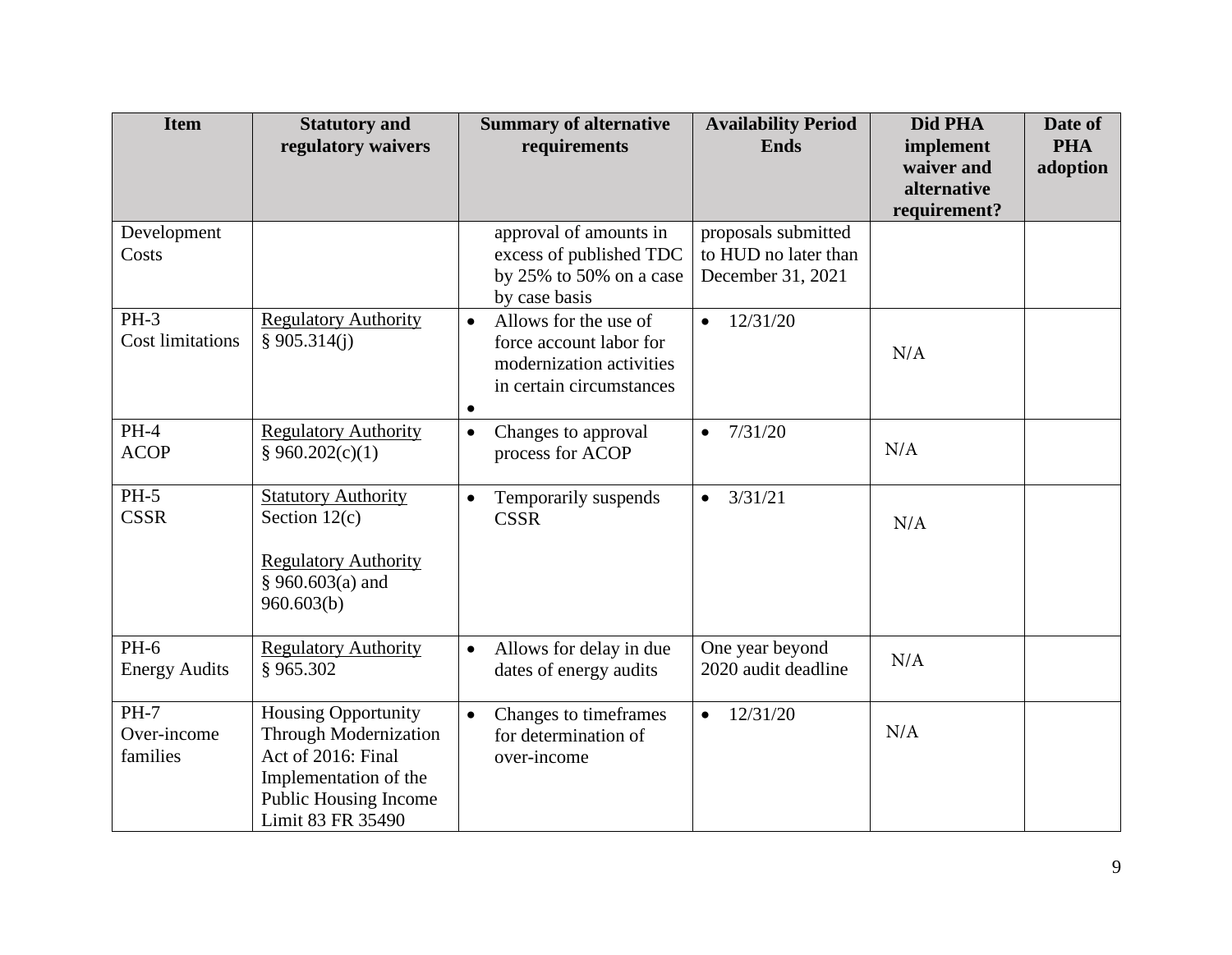| <b>Item</b>                                | <b>Statutory and</b><br>regulatory waivers                  | <b>Summary of alternative</b><br>requirements                                                                                                      | <b>Availability Period</b><br><b>Ends</b>                                                         | Did PHA<br>implement<br>waiver and<br>alternative<br>requirement? | Date of<br><b>PHA</b><br>adoption |
|--------------------------------------------|-------------------------------------------------------------|----------------------------------------------------------------------------------------------------------------------------------------------------|---------------------------------------------------------------------------------------------------|-------------------------------------------------------------------|-----------------------------------|
|                                            | Notice: Notice PIH<br>2019-11                               |                                                                                                                                                    |                                                                                                   |                                                                   |                                   |
| $PH-8$<br>Resident<br>Council<br>Elections | <b>Regulatory Authority</b><br>§ 964.130(a)(1)              | Provides for delay in<br>$\bullet$<br>resident council<br>elections                                                                                | 7/31/20<br>$\bullet$                                                                              | N/A                                                               |                                   |
| <b>PH-9</b><br><b>Utility</b><br>Allowance | <b>Regulatory Authority</b><br>§965.507                     | Provides for delay in<br>$\bullet$<br>updating utility<br>allowance schedule                                                                       | 12/31/20<br>$\bullet$                                                                             | N/A                                                               |                                   |
| PH-10<br>Tenant<br>notifications           | <b>Regulatory Authority</b><br>§966.5                       | Advance notice not<br>$\bullet$<br>required except for<br>policies related to tenant<br>charges                                                    | 7/31/20<br>$\bullet$                                                                              | N/A                                                               |                                   |
| 11a<br><b>PHAS</b>                         | <b>Regulatory Authority</b><br>24 CFR Part 902              | Allows for alternatives<br>$\bullet$<br>related to inspections<br>PHA to retain prior year<br>$\bullet$<br>PHAS score unless<br>requests otherwise | HUD will resume<br>issuing new PHAS<br>scores starting with<br>PHAs with FYE<br>dates of 3/31/21  | N/A                                                               | N/A                               |
| 11 <sub>b</sub><br><b>SEMAP</b>            | <b>Regulatory Authority</b><br>24 CFR Part 985              | PHA to retain prior year<br>$\bullet$<br><b>SEMAP</b> score unless<br>requests otherwise                                                           | HUD will resume<br>issuing new SEMAP<br>scores starting with<br>PHAs with FYE<br>dates of 3/31/21 | N/A                                                               | N/A                               |
| 11c<br>Financial<br>reporting              | <b>Regulatory Authority</b><br>$\S$ § 5.801(c), 5.801(d)(1) | Allows for extensions of<br>$\bullet$<br>financial reporting<br>deadlines                                                                          | Varies by PHA FYE                                                                                 | N <sub>O</sub>                                                    |                                   |